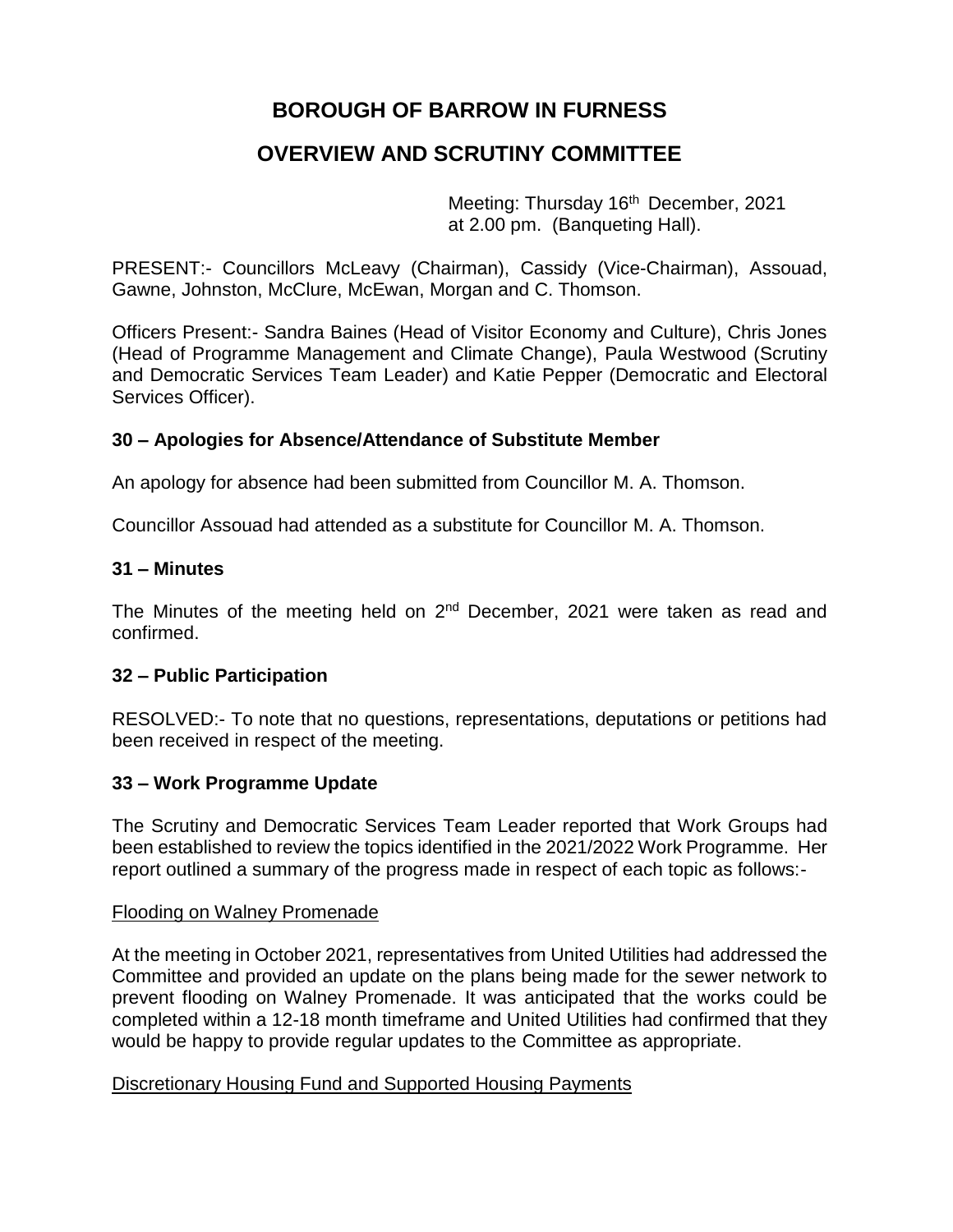The Work Group had met on 9th November with the Revenues and Benefits Service Manager who had provided lots of information to the Group regarding the number of people in receipt of discretionary housing and supported housing payments, as well as the number of claims and the number of claims refused and for what reason. The Work Group had wished to undertake a 'Deep Dive' into the support available to vulnerable residents in HMOs and supported housing accommodation, looking at both the needs of the residents as well as the financial aspect to the Council. Councillor Morgan had advised that since the Work Group meeting, the Executive Committee had taken up the deep dive on their behalf and would provide feedback on progress in due course.

# Arrangements for the Management of Piel Island

The Work Group had met with the Director of People and Place on 2nd November. Information had been shared regarding activities which had taken place over the Summer season, along with lessons learned to enable planning for the future more effectively. A more detailed report from the Director of People and Place had been covered under Agenda Item No. 8 (Minute No. 34 refers). A series of regular meetings had been set up for the Work Group to meet with the Director of People and Place through to March, 2022.

A number of questions had been raised at the meeting and Councillor McClure, Chair of the Work Group, had advised that those would be taken forward to the meeting of the Work Group in January.

# Memorial Benches

The draft Policy for Memorial Benches had been reviewed at the previous meeting prior to being approved at Executive Committee. Executive Committee had agreed at their meeting on 10th November, 2021 to adopt the policy with immediate effect. This review had now concluded.

# Impact of Covid-19 Going Forward

The Work Group had met on 11th November. Information had been noted including:-

- The number of positive cases had been in slow decline at around 430 cases per 100,000 population;
- Copeland had the highest number of cases in the County;
- Cases remained high in Schools with the infection rate recorded from that cohort being twice that of the rest of the population;
- The vaccination programme including first and second doses, as well as boosters and first doses for the 12-15 year old cohort were continuing;
- There had been vaccine hesitancy amongst the 12-15 year old cohort, which had been thought to be from fake news on social media. Trained professionals would be liaising with Schools to provide re-assurance.

The Work Group had raised concerns regarding the wearing of face masks no longer being mandatory, especially as Winter was approaching and people would be gathering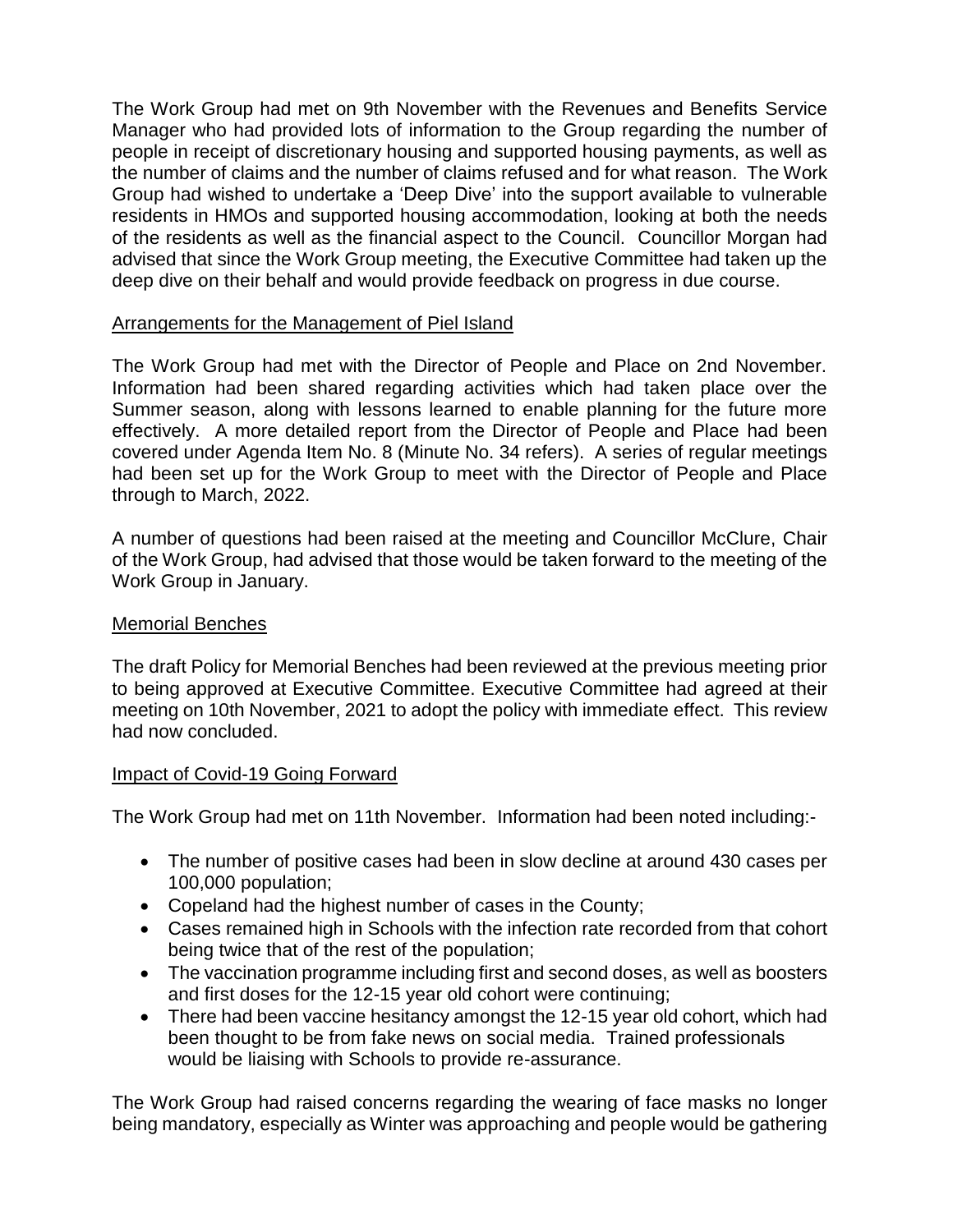for festive events in large crowds. The Work Group had agreed to approach the Council's media team to produce a news release encouraging mask wearing at large events locally to help to reduce the spread of the virus.

Councillor McEwan, Chair of the Work Group, had advised that the Covid-19 situation was rapidly changing as a result of the Omicron variant. A meeting of the Work Group had been scheduled for January.

It had been noted that the vaccination programme would be increased next week with full day long clinics being held at three sites across the Borough.

RESOLVED: To note the updates on progress in respect of each of the Work Groups.

# **34 – Future Management Arrangements of Piel Island**

Chris Jones (Head of Programme Management and Climate Change) and Sandra Baines (Head of Visitor Economy and Culture) attended the Committee and presented the report which had brought forward an update on Piel Island, incorporating work undertaken by the Overview and Scrutiny Working Group and asked Executive Committee to consider

and agree the future management arrangements for Piel Island.

Overview and Scrutiny Committee had been looking at the arrangements for the management of Piel Island as part of their work programme for the year. The Overview and Scrutiny Work Group had concluded that the lessons learned from the previous season had been as follows:

- Piel Island was a unique place and any operator needed to appreciate the constraints offered by power, weather, access and its location within an area of Site of Special Scientific Interest;
- Visitors to Piel Island were short stay and wanted a basic meal and drink;
- Camping and paying a small fee was popular;
- The relationship with the ferry operator and the management arrangements for Piel Island was really important;
- Alternative access arrangements off the Island besides the ferry needed to be in place;
- More outside seating was needed to facilitate visitors;
- The community ownership of Piel Island and its local appeal and natural habitat was really important;
- Contrary to perception, there had been no incidents of anti-social behaviour reported;
- Any operator needed to manage and maintain the island including maintenance of the Ship Inn, grounds maintenance of the surrounding area and management of camping and the toilet and shower block (except for external urgent repairs to the buildings and jetty maintenance) and its assets to a standard that the Council expected;
- All aspects of the Island except for external urgent repairs to the buildings and jetty maintenance would be the responsibility of the operator;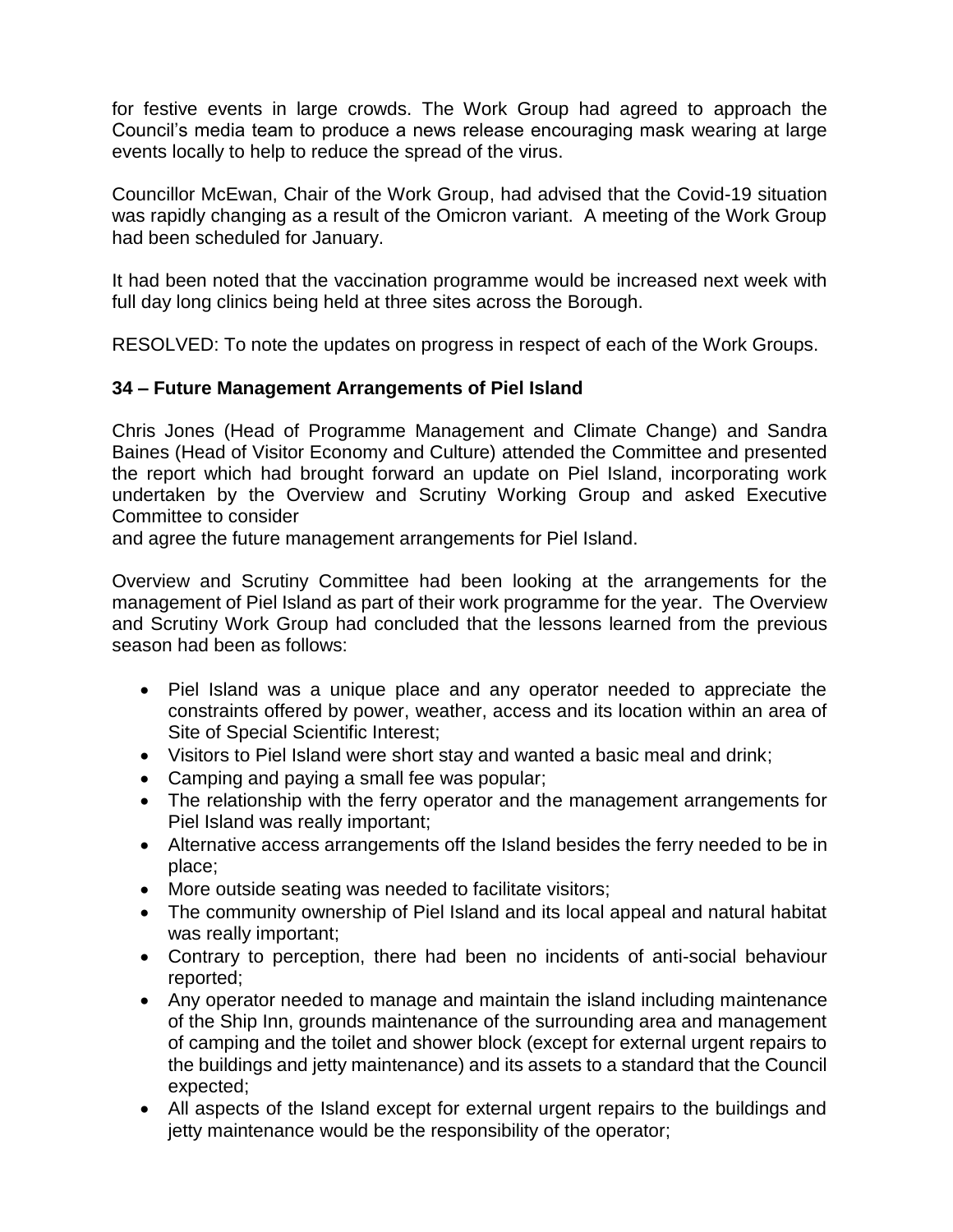- Emergency planning for incidents with agencies would be an essential part of any future management arrangements;
- There would be potential for events and Piel Island would be an essential element of any destination marketing. Any operator would need a formal relationship with the Council to enable that;
- Communication regarding Piel Island and whether buildings would be open and food and drink would be served would be the responsibility of the operator;
- Any operator needed experience in operating a licenced premises and with access to staff, financial sustainability and be prepared to open for a short period of the year whilst retaining responsibility for the premises and the Island all year round.

Members of the Work Grouphad considered that an open and transparent procurement for a suitably experienced operator should take place. The lessons learned should inform the service specification and that a media campaign could run alongside the procurement process to encourage people to register to submit an interest through the appropriate channel. The emphasis would be on a long term 10 year lease with an annual review of performance and a rental charge that would be subject to review over the time period. Therefore, the preferred option had been to gain approval from Executive Committee to that approach and to advertise the opportunity in January 2022 for a start date in early March 2022.

RESOLVED:- The Committee considered the report and agreed the following recommendations to Executive Committee:

(i) Agree to the proposed management arrangements as set out in the report and delegate authority to the Director of People and Place, in consultation with the Chair of Executive Committee, to undertake the procurement process and award the new contract;

(ii) Note their appreciation for the work that Officers put in to getting the Ship Inn ready to be re-opened this season at very short notice;

(iii) Note the lessons learned from the partnership approach and thank the Piel Island Pub Company for their contribution; and

(iv) Note that the Overview and Scrutiny Committee Piel Island Work Group will continue to receive progress updates.

# **35 – Review of the Overview and Scrutiny Committee's Work Planning Process**

The Scrutiny and Democratic Services Team Leader reported That the Overview and Scrutiny Committee had the power to review or scrutinise decisions made, or actions taken, in accordance with the discharge of any of the Council's functions. It also had power to make recommendations to the Council or Executive Committee, and to consider any matters which affected the Council's area or its communities. The Committee also played an important role in policy development and review.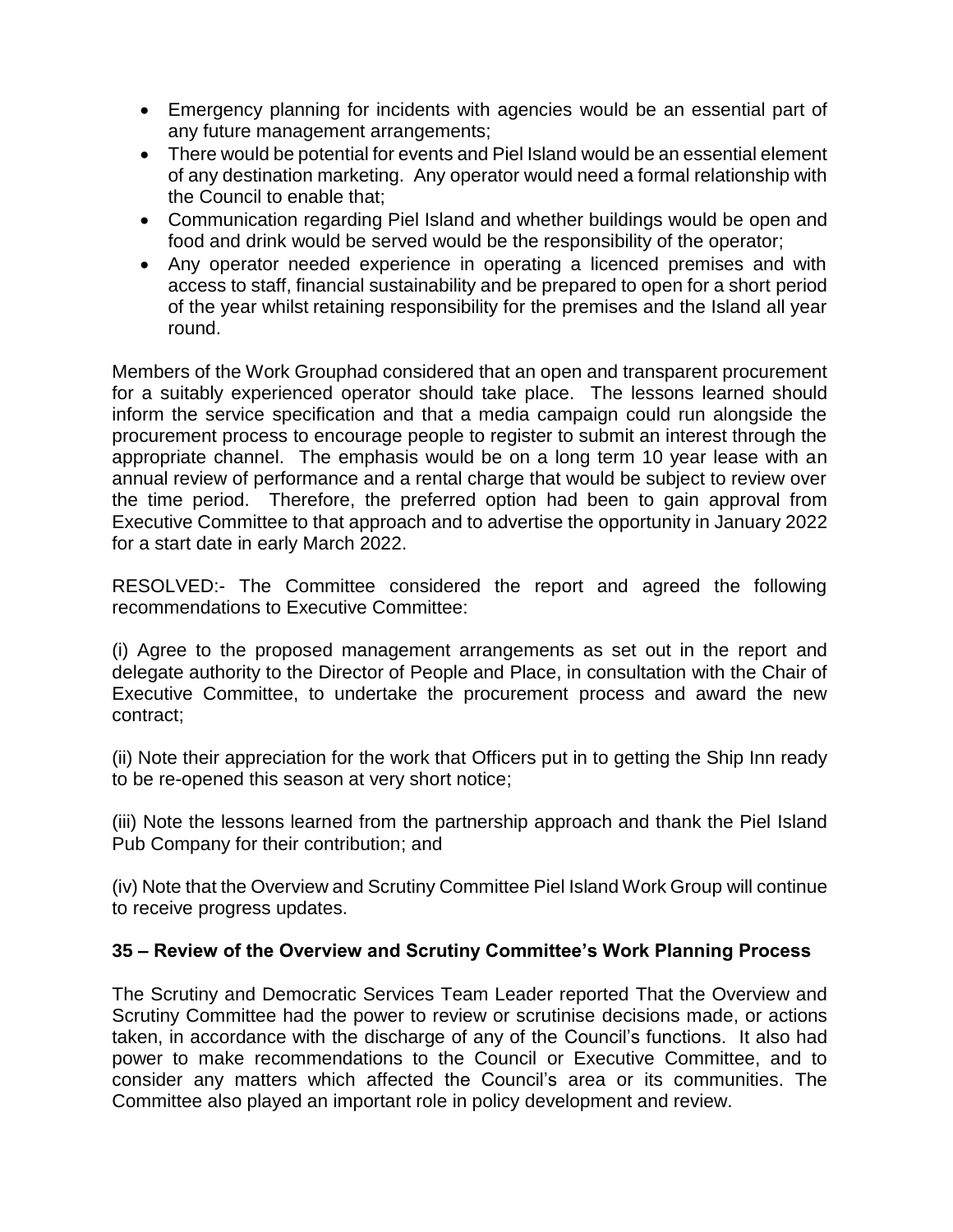As part of these responsibilities, the Overview and Scrutiny Committee set an annual Work Programme. The Work Programme ensured that the Committee was able to focus on those areas where it was likely to add the most value. It could do this through its formal meetings, through one-day reviews or through the work of task and finish groups.

The report provided a review to consider the development of future Work Programmes.

Current Work Programmes were formulated by Scrutiny Committee Members. The four year Work Plan was aligned to the period of the administration. The items for year one had been agreed following recommendations from the Corporate Support Manager. In year two the pandemic had taken over, with the only item from the original Work Plan being memorial benches. There had been no process around the ones put forward. It had been suggested that this could be broadened out to include consultation with all Councillors, Senior Officers within the Council, Parish and Town Council Clerks and partner organisations as well as advertising the consultation on the Council's website. A template had been drafted for consideration to aid prioritisation and selection of submissions.

A suggested Work Planning Aid had been attached as an Appendix to the report.. The Work Planning Aid would be an effective way of quickly assigning a priority to each of the submissions and it was therefore recommended that this be introduced for development of future work programmes.

Prioritisation was vital to ensure that there were sufficient resources to allow the work programme planning to take place and to ensure that the work programme was supported through the year. A Local Government Information Unit article on "making scrutiny count" suggested that "one major scrutiny and perhaps two shorter reviews in the course of a year would be realistic".

If Members agreed the new approach then it was recommended that this be implemented for the 2022/23 municipal year with a proposed timetable for development of the new work programme as follows:

- Consultation on the 2022/23 programme to begin on 17th January, 2022 and run until 11th February, 2022;
- It was proposed that a meeting between the Chair and Vice-Chair of the Overview and Scrutiny Committee and members of the Council's Senior Management Team be arranged for the end of February 2022. This meeting would allow a preliminary prioritisation of submissions to be conducted;
- It was recommended that the Committee utilised a programme workshop during this process to allow discussion of the topics in a more informal setting. This was in line with the suggestions from the Centre for Public Scrutiny and was a planning tool commonly used by Scrutiny Committees. Subject to the Committee's approval, a workshop would be arranged during the two weeks prior to the meeting of the Overview and Scrutiny Committee scheduled on 24th March 2022.